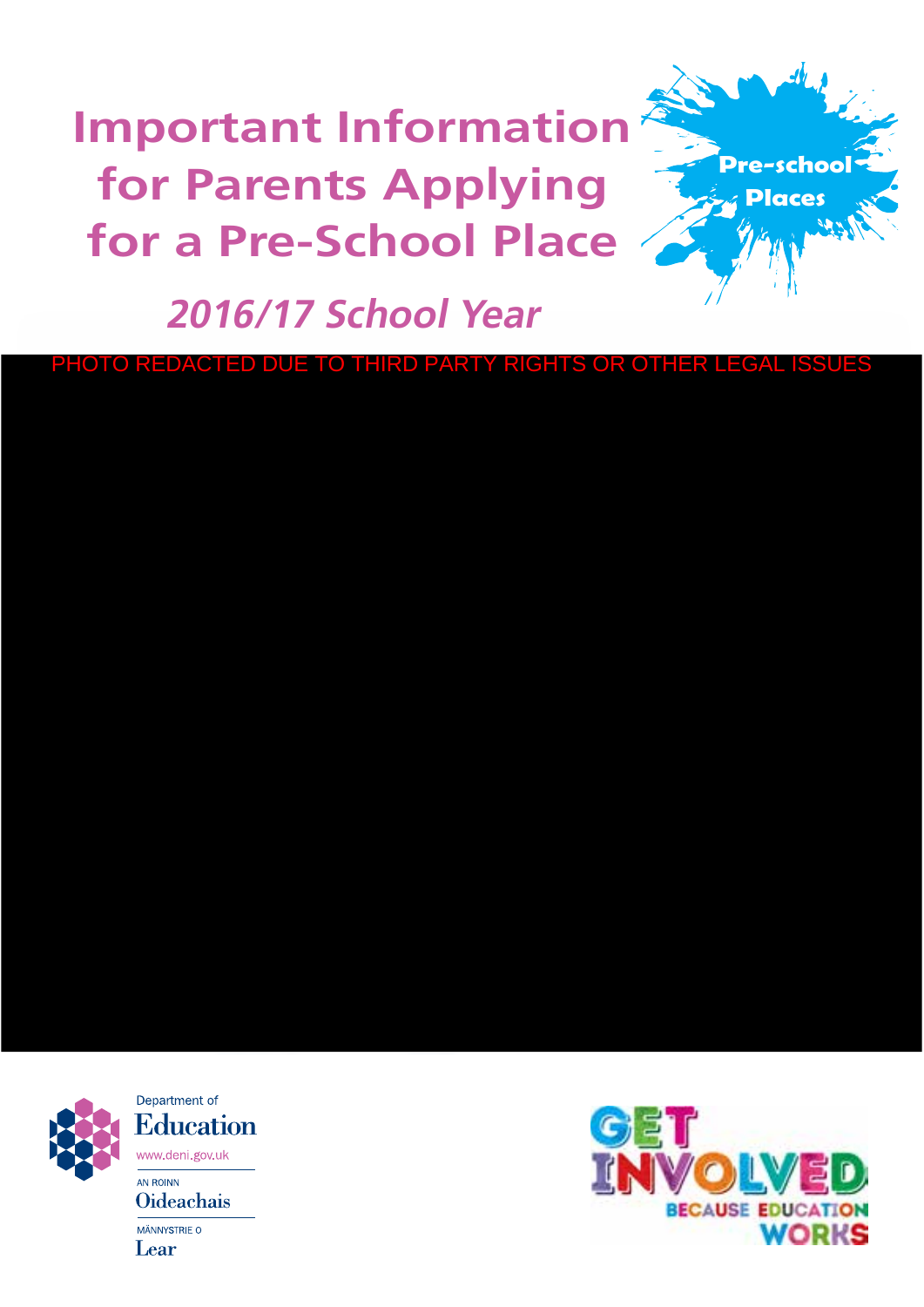

# Pre-school Education Works

- **• Our children are learning all the time, the earlier parents become involved in their children's learning, the better the results and the longer lasting the effects. Providing a positive home learning environment is a vital part of improving outcomes for children.**
- **• By reading books and singing songs and rhymes at home, all parents and carers can support their child's learning.**
- **• Pre-school provides children with a rich variety of challenging play activities and other experiences in a stimulating environment and prepares them for primary school.**
	- **• Pre-school is not compulsory but it is often the first introduction to the education system for many families and it builds upon the learning that has taken place in the home and its immediate environment.**

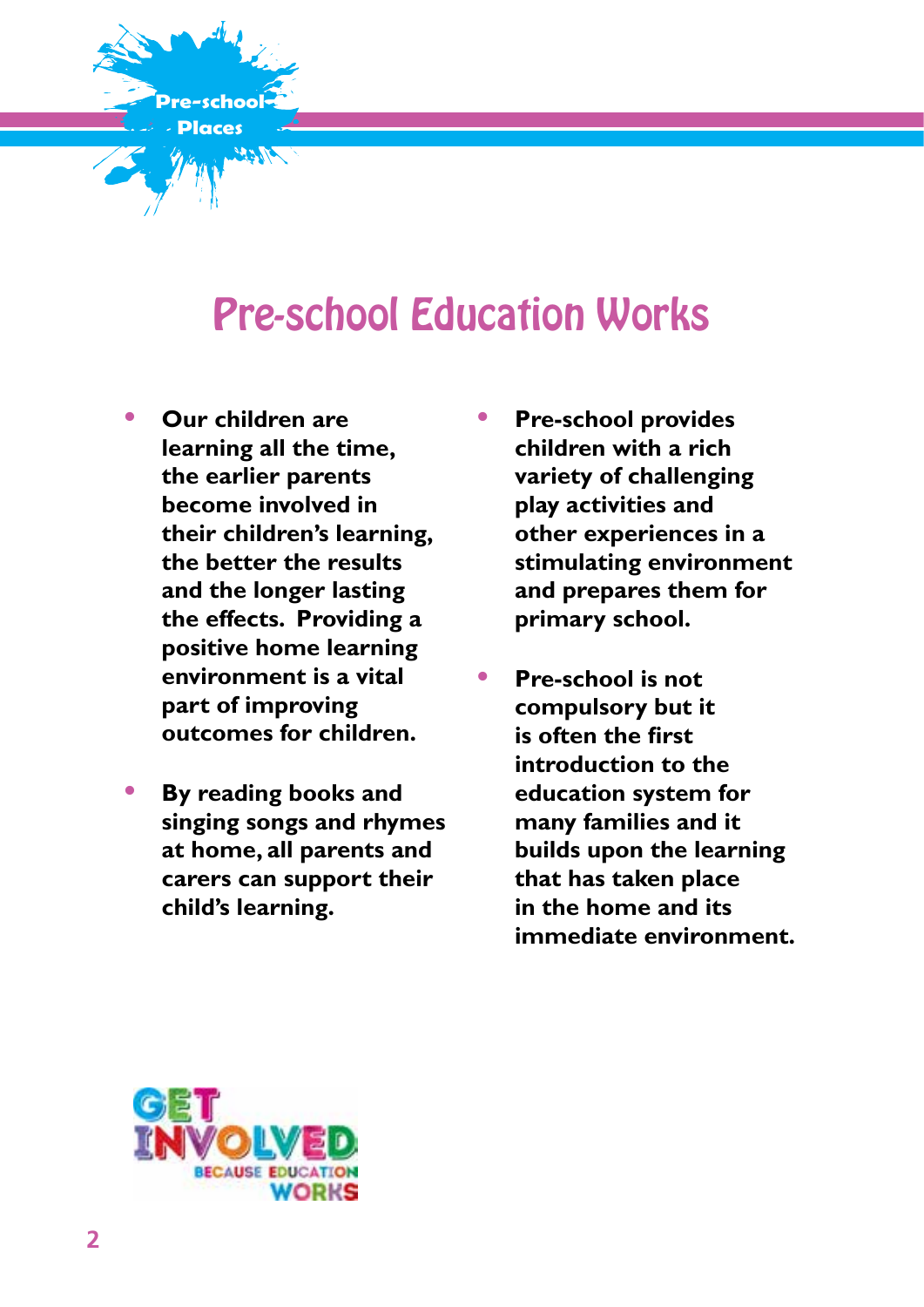

# *Points to Note*

- *1. Admission booklets listing details of all pre-school providers and their admission criteria for your area are available from your local pre-school provider and from the Education Authority website.*
- *2. Application forms are available from 27 November 2015 from any pre-school provider.*
- *3. You can apply for a place in any setting in any Education Authority region. All pre-school providers are accessible to all children regardless of location or background.*
- *4. You should complete only ONE application form even if you are applying to providers in different Education Authority regions.*
- *5. You should consider all pre-school settings ie voluntary/private providers, nursery schools and primary schools with nursery units.*
- *6. You should list preferences for at least 3 providers to maximise your chances of the offer of a place.*
- *7. Apart from the social disadvantage criterion which is the top criterion for every provider, each provider sets their own admissions criteria. These are applied when too many children apply to their setting.*
- *8. You should clearly demonstrate how you meet the admissions criteria for each preference listed on your application form.*
- *9. You should only list preferences for those settings you would be happy to send your child to if offered a place.*
- *10. Return your completed application form to your FIRST preference provider by noon on 13 January 2016.*

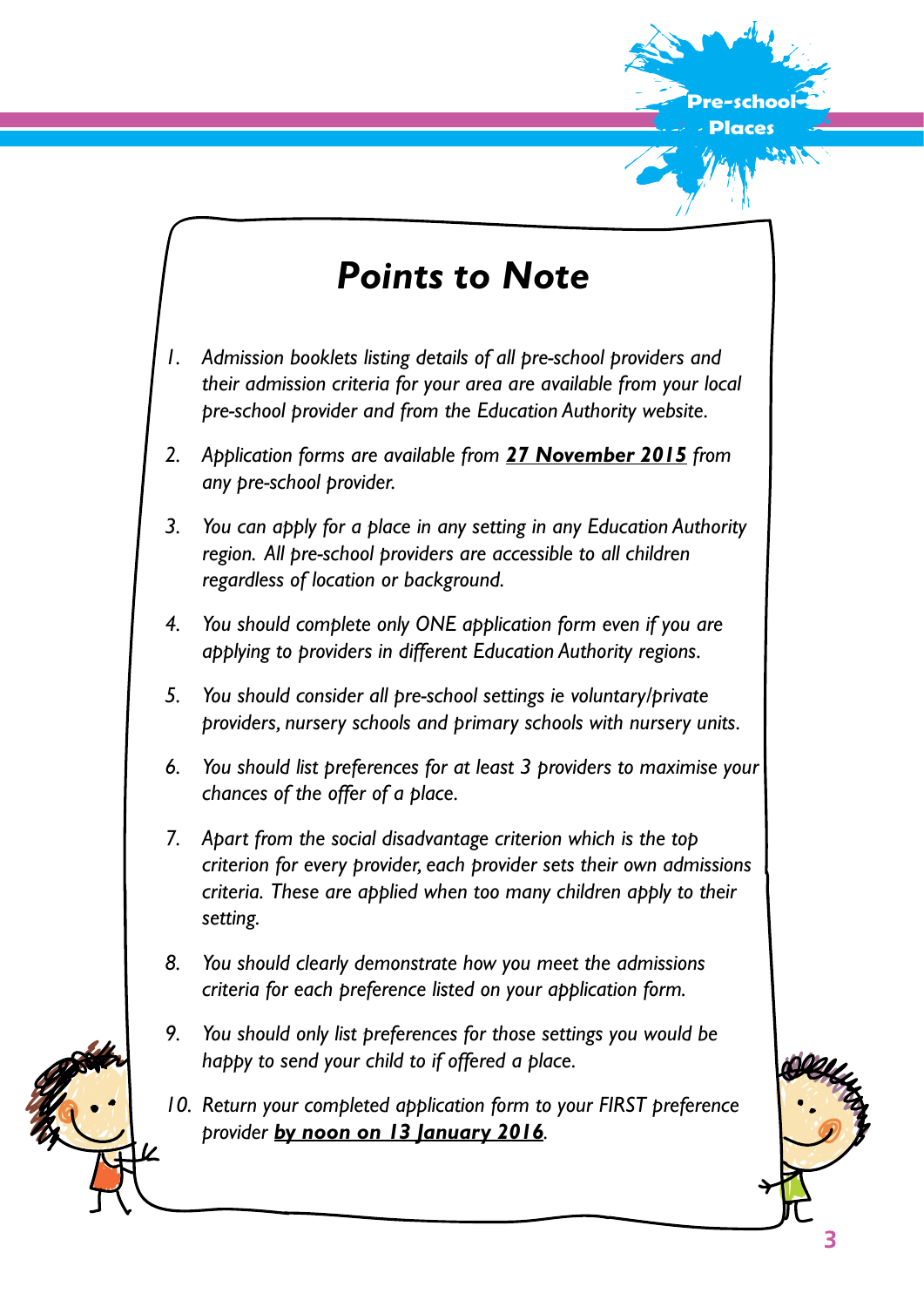

# Frequently Asked Questions

#### **What is the Pre-School Education Programme?**

This is a programme funded by the Department of Education to provide one year of non-compulsory pre-school education which builds upon the learning that children experience at home. It provides a rich variety of challenging play activities and other experiences in a stimulating environment and will help prepare your child for primary school.

# **What is a funded pre-school place and do I have to pay?**

All places provided under the Pre-School Education Programme are free to parents because they are funded by the Department of Education.

There is no charge for the session funded for the delivery of the Pre-school curriculum. Pre-school providers may charge for additional services eg snacks, lunch, extra-curricular activities, etc. However, these additional services and charges are entirely optional. You should clarify with your preferred provider if there will be any applicable charges prior to submitting an application form.

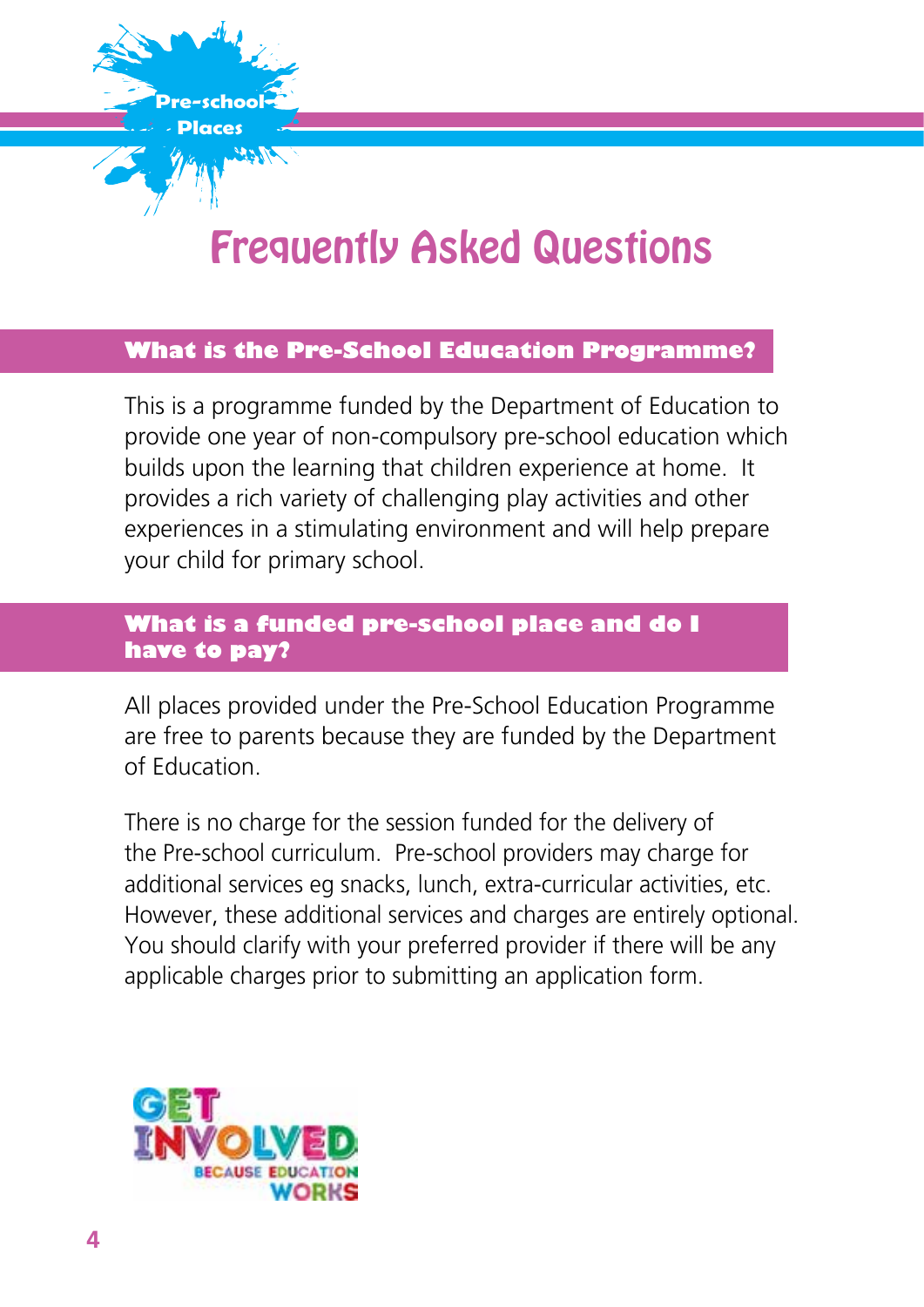

#### **Where are pre-school places available?**

Pre-school places are available in nursery schools, primary schools with nursery units and voluntary/private settings that have funded places. All pre-schools providers follow the same Curricular Guidance for Pre-School Education and are inspected regularly by the Education and Training Inspectorate.

Please ensure you check who the voluntary/private providers are in your area and consider them when completing you application form.

# **How long is the pre-school day?**

Each pre-school day normally lasts a minimum of 2.5 hours. Nursery schools and primary schools with nursery units can offer either full-time (4.5 hours per day) or part-time (2.5 hours per day) sessions. All voluntary/private providers offer part-time sessions. Some providers offer morning or afternoon sessions.

# **What age should my child be to access a pre-school place in September 2016?**

The Pre-School Education Programme for the 2016/17 school year is targeted at children born between **2 July 2012 and 1 July 2013**.

#### **When do I need to apply?**

Application forms are available from 27 November 2015 and completed forms must be submitted before noon on 13 January 2016.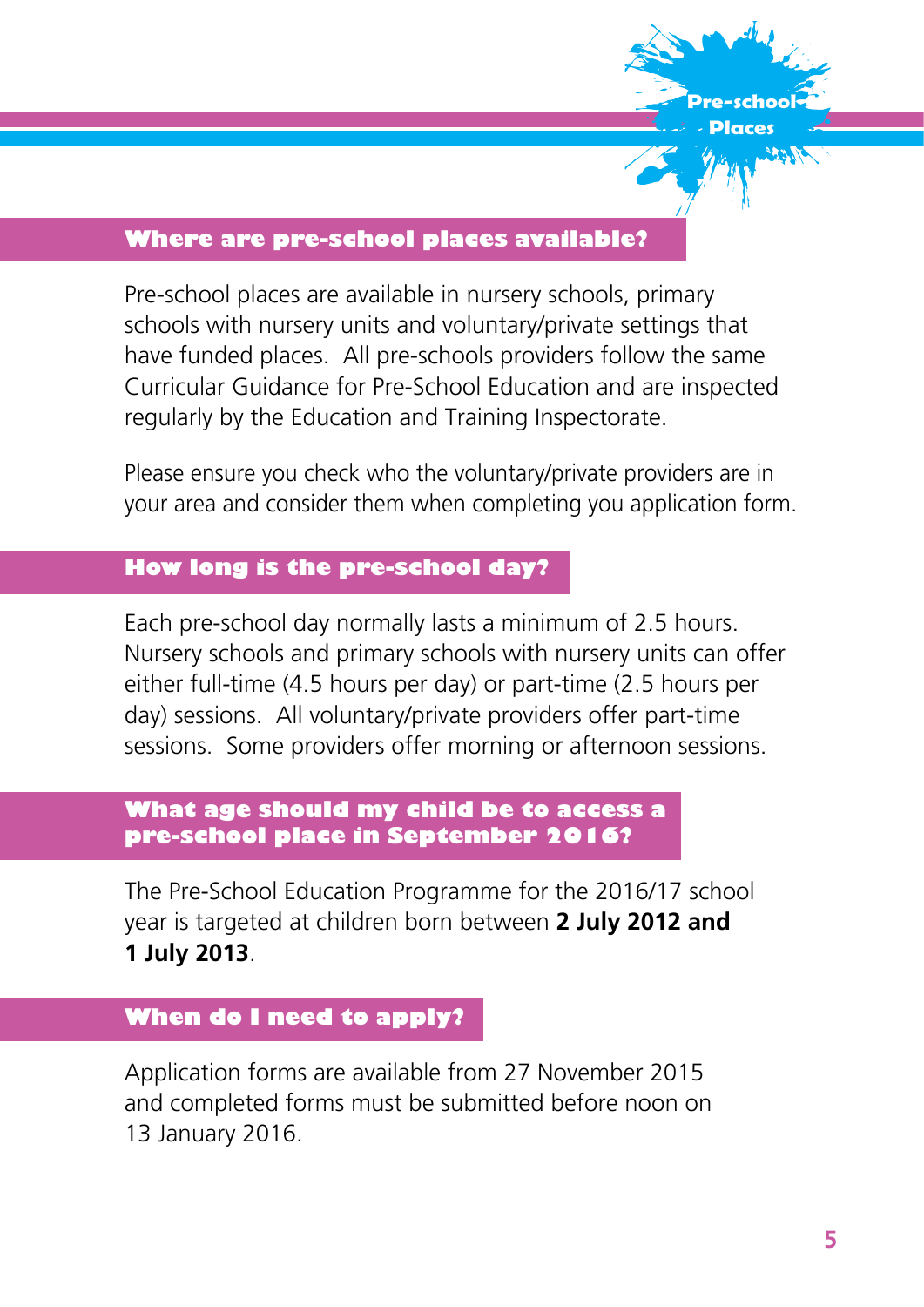

# **How do I apply?**

- Application forms and a booklet listing all pre-school provision in your area are available from your local pre-school provider. Booklets can also be accessed from the Education Authority website.
- Carefully examine the admissions criteria which apply to pre-school providers in your area.
- When completing your application form, make sure to express preferences for a number of pre-school providers you would be happy to send your child to in order to maximise your chances of securing a funded pre-school place.
- Take the completed form and all required documents to your first preference provider before noon on **Wednesday 13 January 2016**.

# **Where can I find out more?**

Further information about the pre-school admissions process is available on the NI Direct website

# *www.nidirect.gov.uk/funded-pre-school-education*

A paper copy of this booklet is available on request (Tel: 028 9127 9235) and can be provided in a number of languages.

Alternatively, you may contact the Education Authority.

Website: *www.eani.org.uk/i-want-to/apply-for-aschool-place-or-transfer-between-schools/*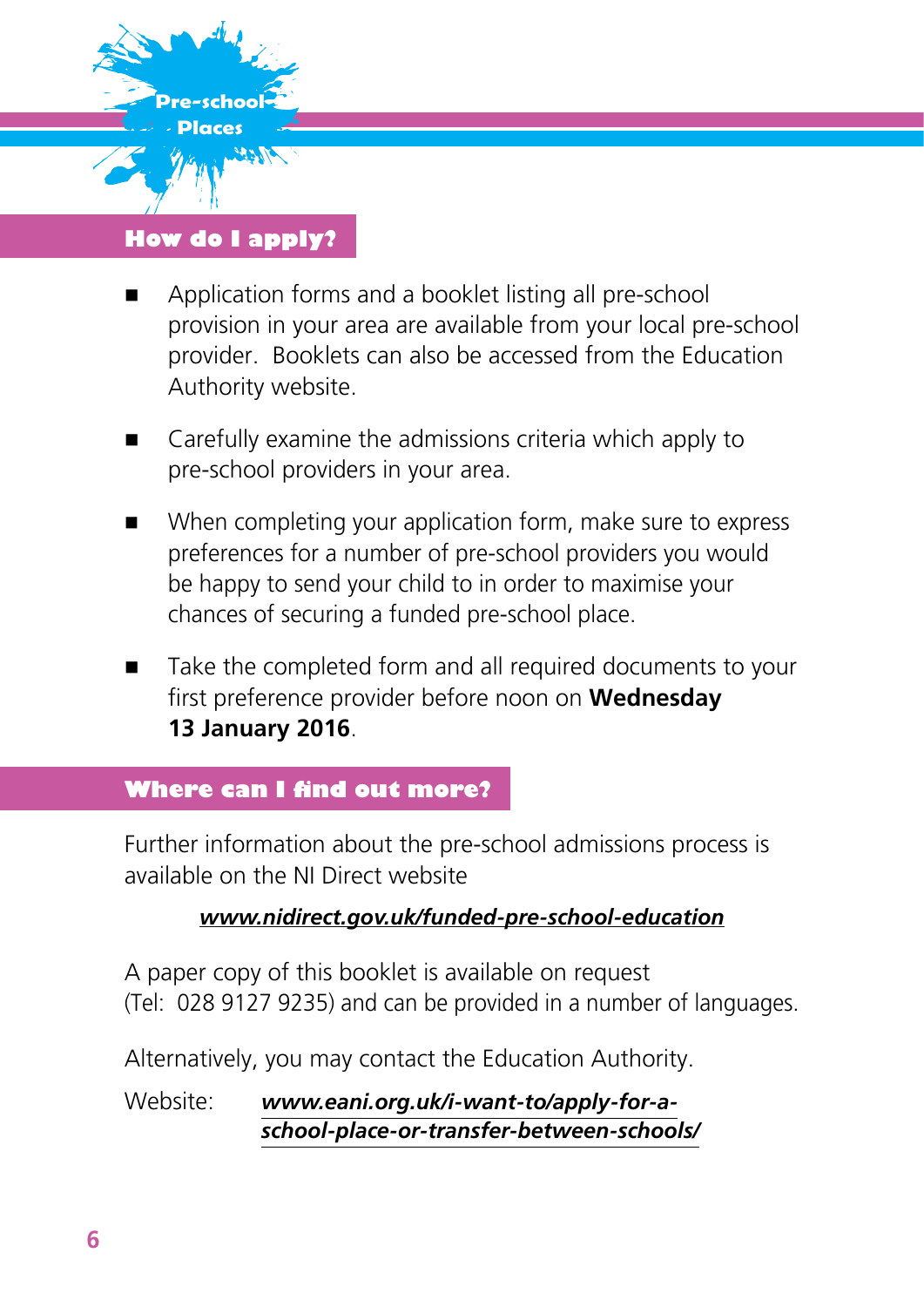

# **Belfast Region**

Education Authority 40 Academy Street Belfast BT1 2NQ Tel: 028 9056 4080 Email: *patricia.hughes@eani.org.uk*

#### **North Eastern Region**

Education Authority County Hall 182 Galgorm Road Ballymena BT42 1HN Tel: 028 2566 2199 Email: *admissions-ner@eani.org.uk*

#### **Western Region**

Education Authority 1 Hospital Road Omagh BT79 0AW Tel: 028 8241 1458 Email: *admissions-wr@eani.org.uk*

#### **South Eastern Region**

Education Authority Grahamsbridge Road Dundonald BT16 2HS Tel: 028 9056 6200 Email: *admissions-ser@eani.org.uk*

#### **Southern Region**

Education Authority 3 Charlemont Place Armagh BT61 9AX Tel: 028 3741 0088/0085 028 3751 2309 Email: *admissions-sr@eani.org.uk*

- The Department of Education's 'Valuing Education' campaign encourages families to play, talk, read and count with their child and to 'Get Involved Because Education Works'. It highlights the vital role families can play in helping children do well at school and improve their life chances. Pre-school education is an important stepping stone in a child's overall development.
- Pre-school provision is not defined according to sectors (eg integrated, Catholic maintained etc), so all pre-school settings, regardless of location, are considered accessible to children from all backgrounds.
- High quality pre-school education is available at all types of pre-school setting, both statutory (nursery schools or nursery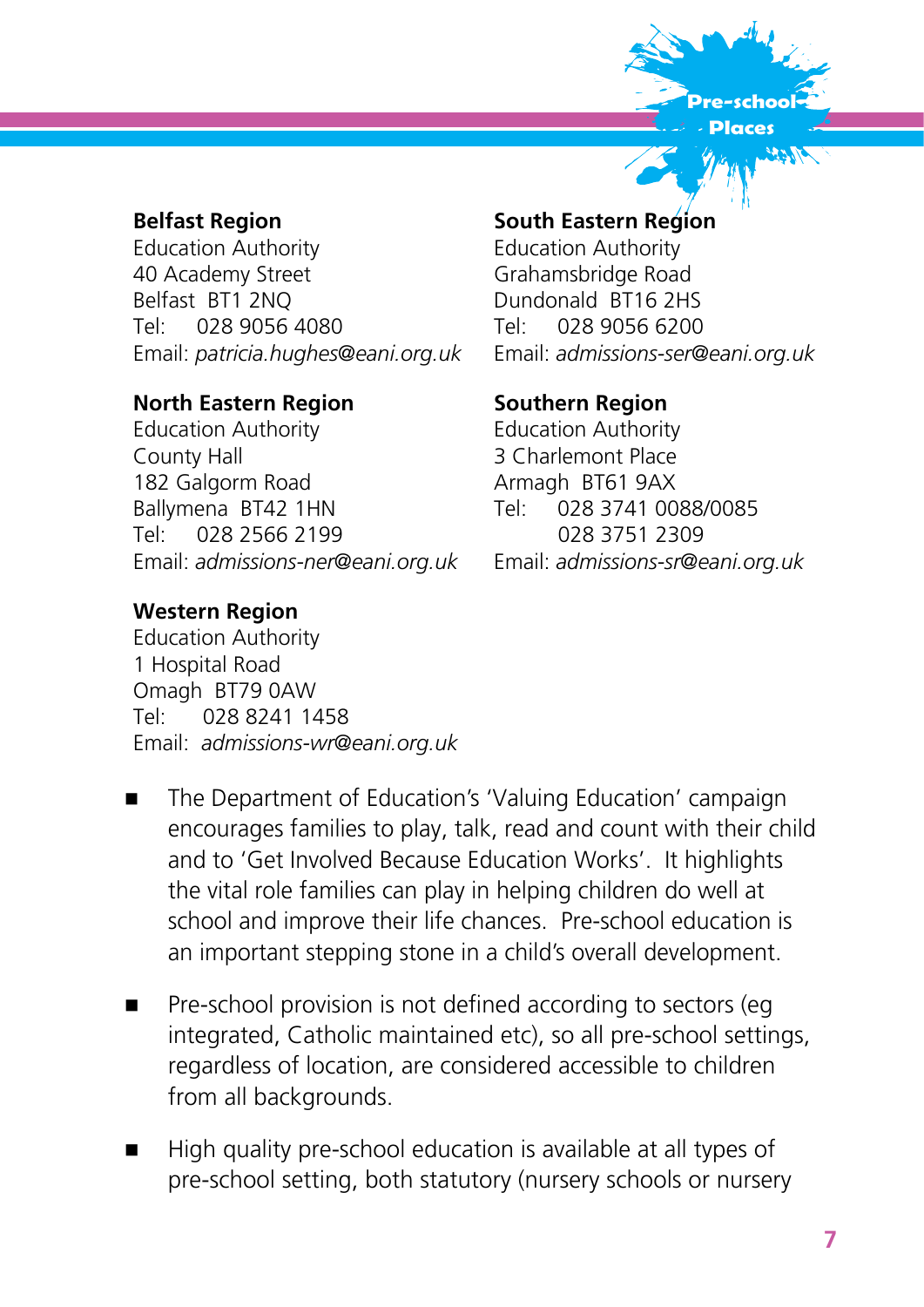

units attached to primary schools) and non-statutory (voluntary or private providers).

- The only difference between full-time and part-time sessions is the length of the each session; all pre-school settings deliver the same curriculum. Research has shown that there are no notable gains for children attending a full-time session.
- Research has shown that children from socially disadvantaged circumstances tend to experience more difficulty at school than other children, so they are given priority within the pre-school admissions process as part of wider efforts to tackle educational underachievement.
- The programme provides funded pre-school education; it is **not** free day care.
- You are asked to express preferences for pre-school providers, not choices. It may not be possible to secure a place at your first preference provider if too many children apply, so it is important to list more than one provider as a preference on your application form when invited to do so during Stage 1 of the admissions process.
- You should list at least 3 preferences taking account of settings across the sectors (ie you should consider voluntary/ private providers as well as nursery schools and primary schools with nursery units) in order to maximise your chances of obtaining the offer of a place.
- You should supply as much detail as possible and clearly demonstrate how you meet the admission criteria for each provider you have listed on the application form.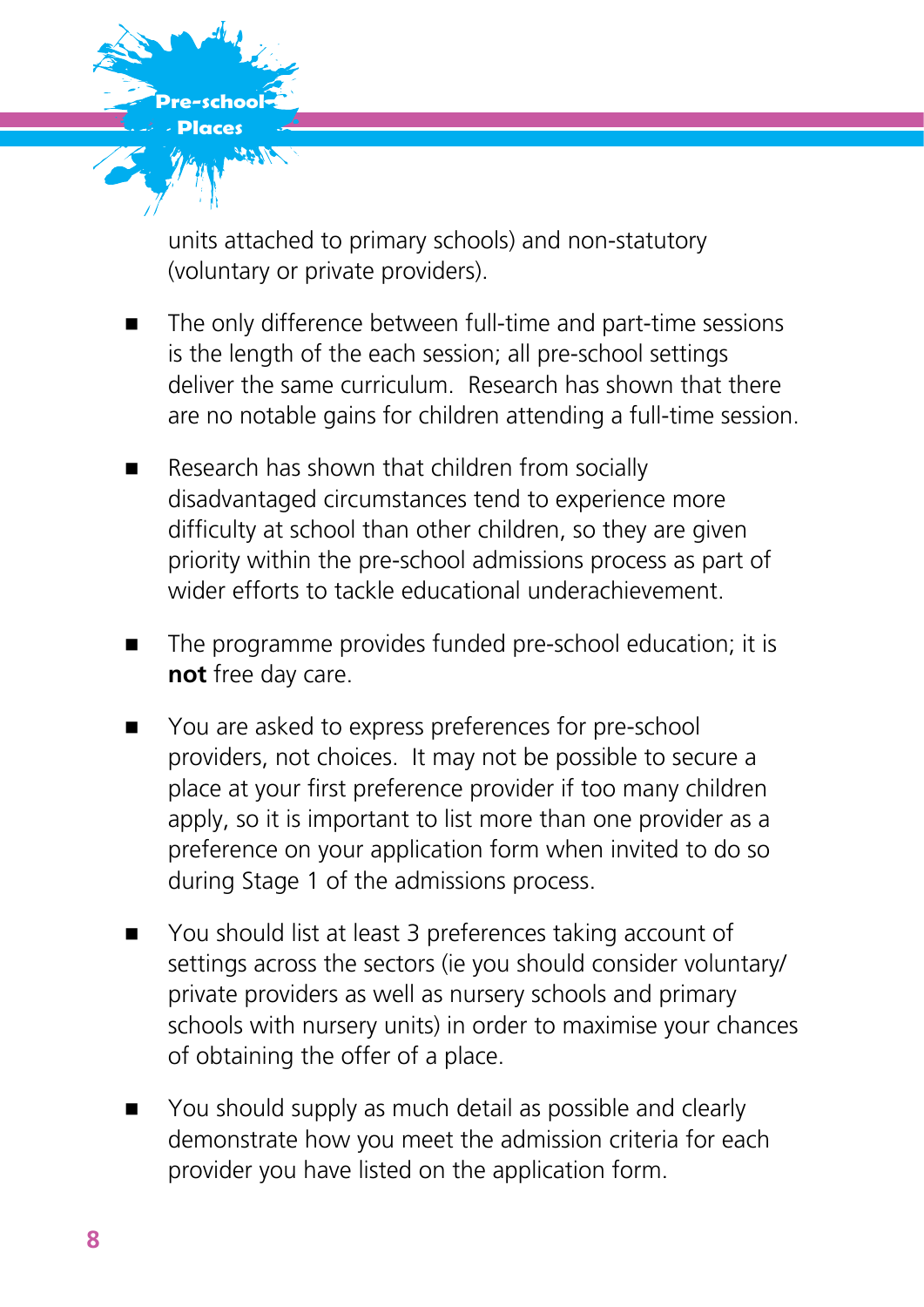

- If your child is not offered a place at the end of Stage 1 of the process it is important that you take advantage of the process at Stage 2 where the Education Authority will ask you to list further preferences for remaining places. If none of the listed places is a viable option please contact the Education Authority for further guidance. This will maximise your chances of securing a funded pre-school place.
- While a funded pre-school place cannot be guaranteed, DE aims to provide one for every child whose parents want it and 99.8% of target age children whose parents fully engaged with last year's admissions process were offered a funded place in a pre-school setting of their choice.
- Please only express preferences for providers that you would be happy to send your child to if offered a place.
- You can express separate preferences for a full time and part time place, however, you cannot apply specifically for a part time morning or afternoon place. The allocation of part time morning and afternoon sessions is determined by the provider.
- $\blacksquare$  If your child is awaiting a statutory assessment for a statement of special educational needs, you should still apply for a pre-school place in the normal way rather than wait for the outcome of the assessment.
- Parents/Guardians should be aware that very occasionally providers can be required to withdraw or may withdraw voluntarily from the scheme at any time. In the unlikely event that this happens, the Education Authority will uplift the next preference listed on the application form and process it accordingly.